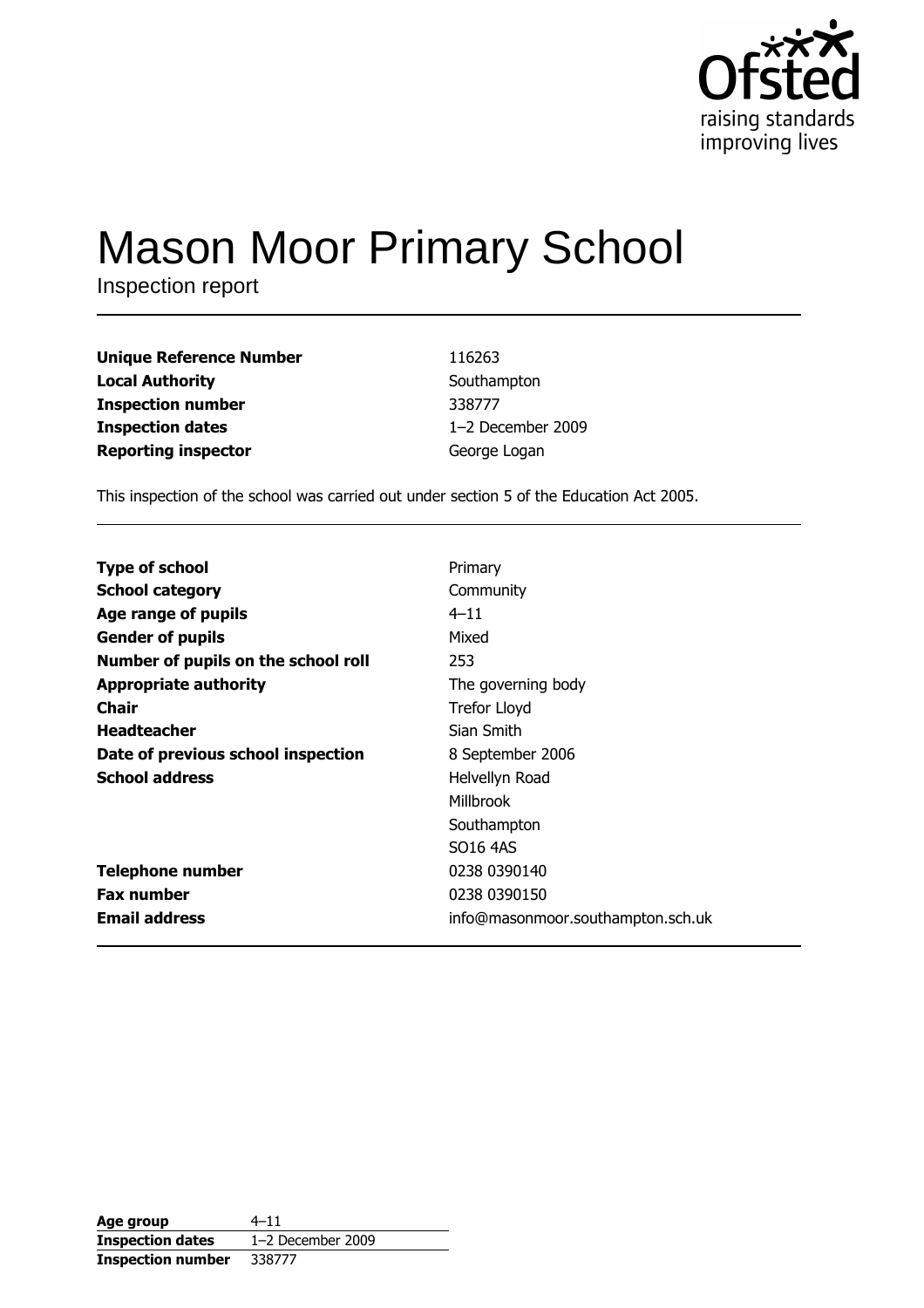The Office for Standards in Education, Children's Services and Skills (Ofsted) regulates and inspects to achieve excellence in the care of children and young people, and in education and skills for learners of all ages. It regulates and inspects childcare and children's social care, and inspects the Children and Family Court Advisory Support Service (Cafcass), schools, colleges, initial teacher training, work-based learning and skills training, adult and community learning, and education and training in prisons and other secure establishments. It rates council children's services, and inspects services for looked after children, safequarding and child protection.

Further copies of this report are obtainable from the school. Under the Education Act 2005, the school must provide a copy of this report free of charge to certain categories of people. A charge not exceeding the full cost of reproduction may be made for any other copies supplied.

If you would like a copy of this document in a different format, such as large print or Braille, please telephone 08456 404045, or email enquiries@ofsted.gov.uk.

You may copy all or parts of this document for non-commercial educational purposes, as long as you give details of the source and date of publication and do not alter the documentation in any way.

Royal Exchange Buildings St Ann's Square Manchester M2 7LA T: 08456 404045 Textphone: 0161 618 8524 E: enquiries@ofsted.gov.uk W: www.ofsted.gov.uk

© Crown copyright 2009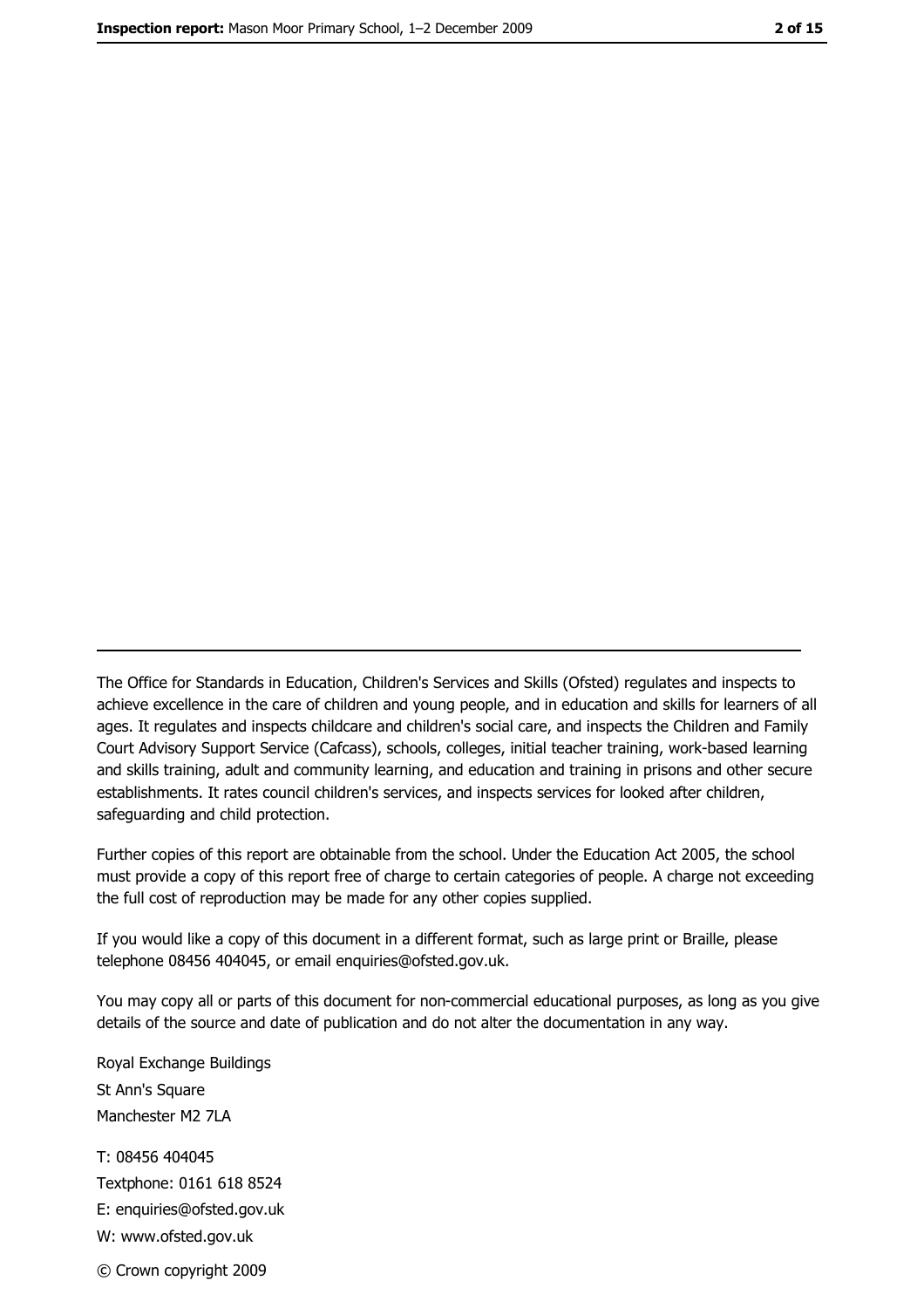# **Introduction**

This inspection was carried out by three additional inspectors. The inspectors visited 14 lessons and held meetings with the vice-chair of governors, staff, pupils and a representative of the local authority. They observed the school's work, and looked at pupils' written work, records of their progress, lesson-planning, playtime activities and the school's self-evaluation documents, including records of teaching and the main improvement plan. Inspection questionnaires were received from staff and from 59 parents.

The inspection team reviewed many aspects of the school's work. It looked in detail at the following:

- how well pupils make progress, particularly those in Years 1 and 2, those with  $\blacksquare$ identified special educational needs and disabilities and those who are gifted or talented
- how effectively the teaching supports pupils' learning and how well teachers use  $\blacksquare$ assessment and target-setting
- how successful the school has been in tackling behaviour issues and exclusions  $\blacksquare$
- the effectiveness of school leaders ' including senior leaders, middle managers and  $\blacksquare$ governors.

# **Information about the school**

This is a slightly larger-than-average primary school, with ten classes. The pupils are predominantly White British and the great majority speak English as their first language. A very small number of pupils of Gypsy'Roma heritage attend the school. Considerably more pupils are entitled to free school meals than in most schools. A high proportion of pupils have special educational needs and/or disabilities. The majority of these have emotional and behavioural or speech and language issues. The school hosts a special unit for children with moderate learning difficulties. This currently has six pupils on roll, all of whom have a statement of special educational needs. Children join the Early Years Foundation Stage in the full-time Reception unit. There is a pre-school on the premises which is independently run and does not form part of this inspection.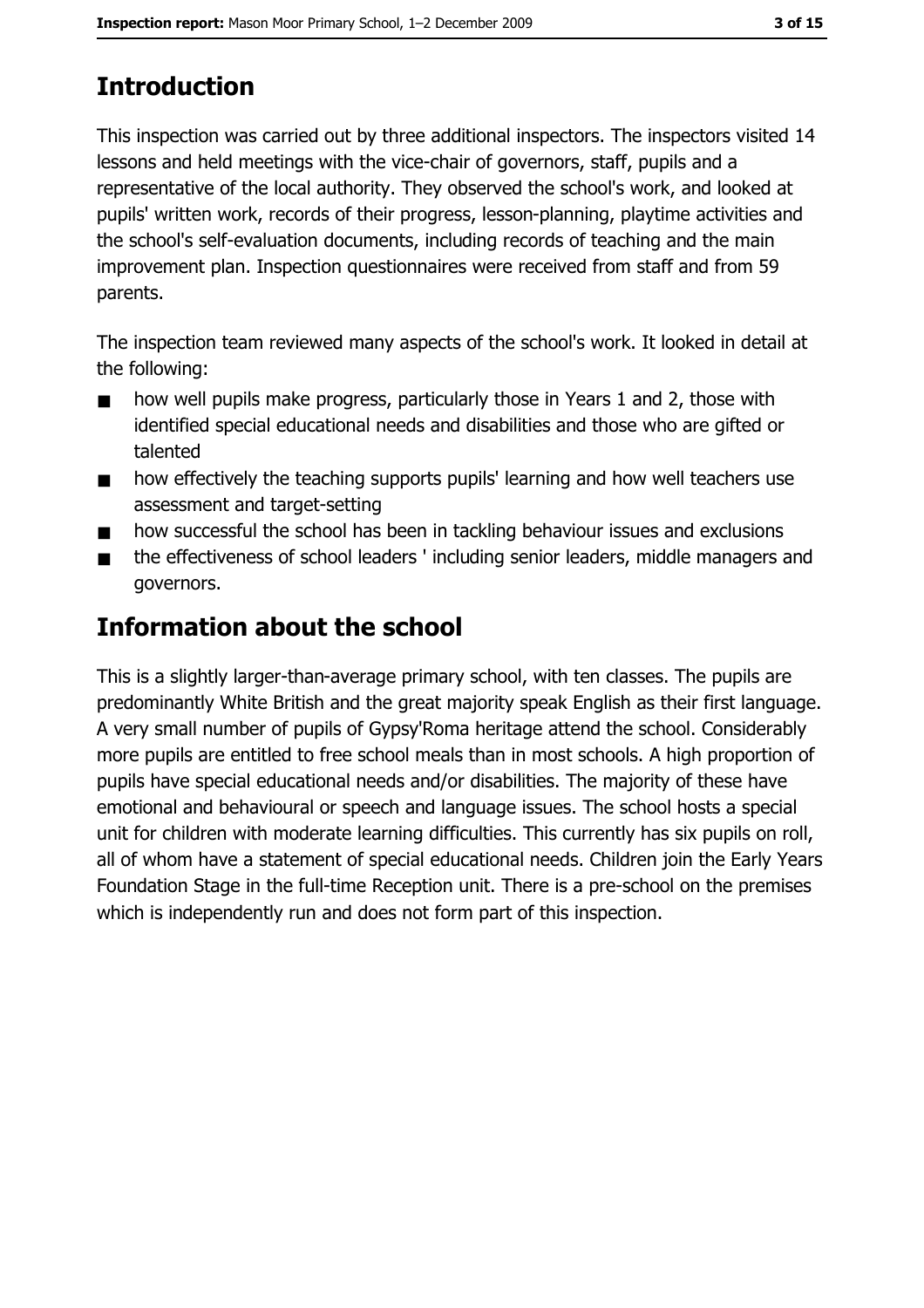## **Inspection judgements**

## Overall effectiveness: how good is the school?

#### The school's capacity for sustained improvement

#### **Main findings**

This is a satisfactory school. As a result of the hard work, vision and commitment of the headteacher and staff, it is also a rapidly improving school, which has some significant strengths. High-quality pastoral care has a high priority and the school goes to great lengths to support the well-being and personal development of its pupils. Consequently, pupils enjoy school and feel safe there. The heritage of poor behaviour and high levels of exclusions has been all but eradicated. Pupils show good attitudes to learning, have good work habits and behave well. They have a good understanding of healthy lifestyles. In spite of the school's best efforts, however, attendance remains stubbornly low. In this challenging inner-urban area, gains in attendance are quickly lost, as short-stay families join and leave the school.

Achievement is satisfactory. Children enter the Early Years Foundation Stage with limited pre-school experience and with attainment well below that expected for their age. Although they make good progress, standards remain below the expected level by the end of Reception. Pupils now sustain a generally good pace of learning in Years 1 and 2, although standards at the end of Year 2 are slightly below average, particularly in reading. Further improvement could be expected at this point. Good teaching ensures that pupils are challenged and learn effectively. This is particularly evident in Years 3 to 6 where progress is now consistently good. Increasingly rapid learning is beginning to erode the legacy of low attainment which has been endemic until recently. Up to 2008, pupils routinely underperformed at the end of Year 6. In 2005, they were over four terms behind in their learning. By 2009 this had been reduced to a deficit of one and a half terms. Standards for the current Year 6 pupils are now very close to those expected nationally. Progress is also good for different groups, such as the few Gypsy'Roma pupils, who attend regularly and acquire sound basic skills, and for pupils with additional learning needs. The school has made a good start on developing a programme to support gifted or talented pupils. Pupils take part in a satisfactory range of activities that are well matched to priorities and a good programme of extra-curricular and enrichment activities. However, outdoor learning opportunities in the Early Years Foundation Stage are not sufficiently developed.

Teachers use day-to-day assessment well to check learning and to plan lessons. Work is marked regularly, although not all teachers give clear guidance as to what pupils must do to improve. The analysis of assessment data is rigorous and identifies underperformance promptly, enabling the school to improve pupils' progress through setting challenging individual targets. Self-evaluation by pupils is a strength. Leadership and management are good. The headteacher provides inspirational leadership for the school. The school runs very smoothly and self-evaluation is realistic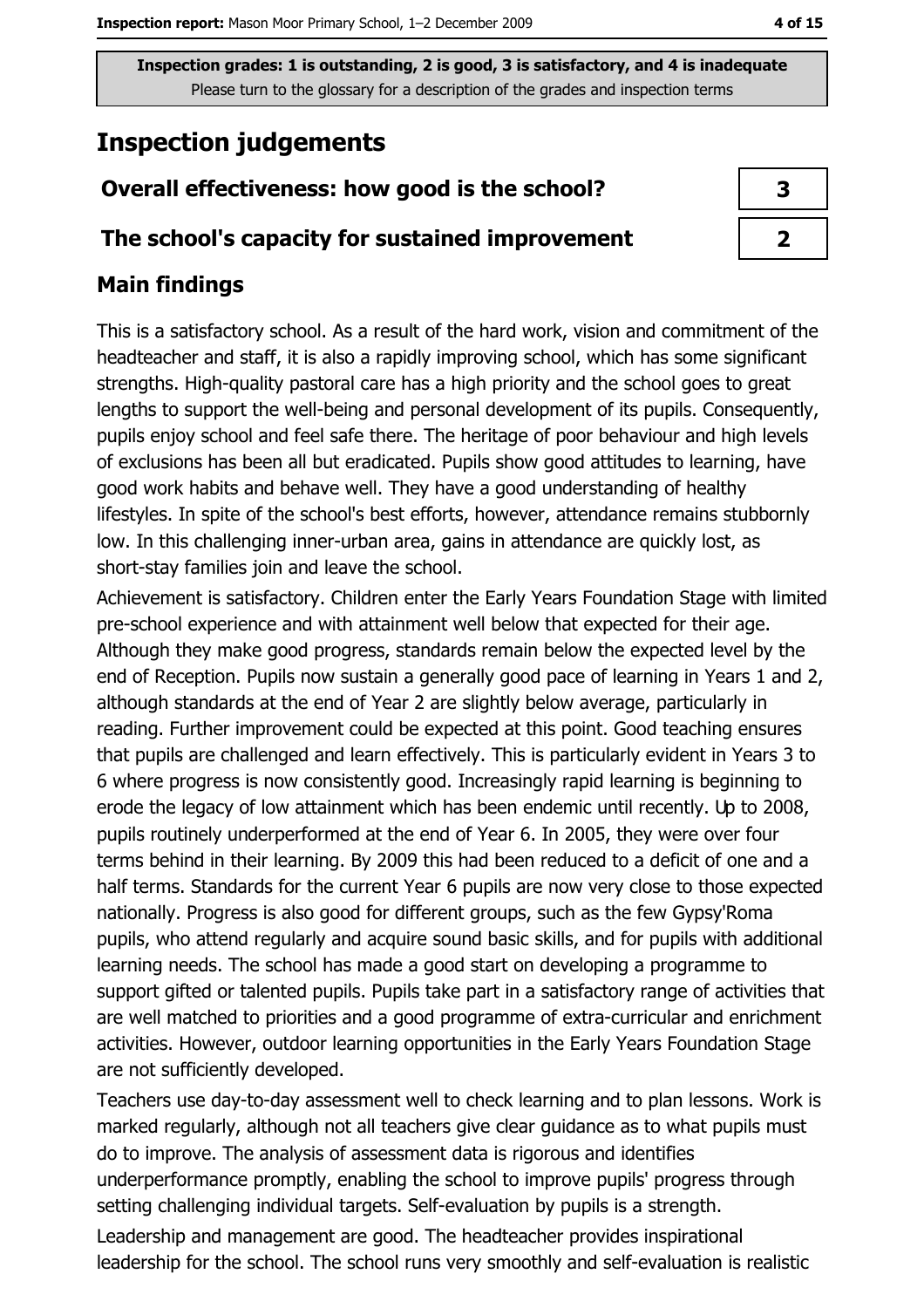and accurate. Incisive action is being taken to tackle remaining weaknesses in reading in Years 1 and 2. The monitoring and improving of teaching and learning are rigorous. The engagement with partner institutions to enhance teaching and learning is outstanding. Governance is good. Governors are very knowledgeable and have an increasing involvement in shaping the school's future direction. On the basis of what has been achieved so far, the school has good capacity for improvement.

#### What does the school need to do to improve further?

- $\blacksquare$ Build upon current strategies to increase pupils' attendance, in line with the annual targets set by the local authority.
- Increase the pace of learning in Years 1 and 2, so that pupils attain higher  $\blacksquare$ standards by the end of Year 2, particularly in reading.
- Ensure that children in the Early Years Foundation Stage have access to a  $\blacksquare$ well-resourced outdoor learning area, in line with the quality of the indoor provision.

## **Outcomes for individuals and groups of pupils**

Pupils' achievement has improved significantly. Although the rate of progress is most consistent in Years 5 and 6, pupils now build well upon their previous learning across the school. Pupils with special educational needs and/or disabilities have carefully targeted work and receive effective support in class. In Year 2 science and Year 6 literacy lessons, equally effective support for identified able pupils was evident.

Standards are rising steadily at Year 6 and are now broadly average. While standards had been below average in 2009, particularly in English, this still represented a considerable improvement on standards in the previous years. The school continues to focus strongly on the embedding of crucial basic skills. Low entry standards and limited pre-school provision mean that standards in Year 2, currently slightly below average, have been slower to shift. Nonetheless, evidence from lessons and pupils' work shows that progress from Reception is now mostly good, particularly where the teaching is stronger. In a Year 1/2 science lesson pupils were learning well as a result of well-organised, imaginative practical activities. One-to-one support for Unit pupils, for individual pupils in intensive afternoon basic skills sessions and for selected pupils in incentive programmes, such as those offered by the local football club, have all contributed to the improvement in pupils' progress.

Pupils' spiritual, moral, social and cultural development is good. There is a strong sense of inclusiveness and community. Pupils feel very safe, recognising that behaviour has improved. They have confidence in adults and show consideration for others. Routine events, as when Year 6 pupils bring their Reception 'little friends', hand-in-hand, to Assembly, strongly reinforce the sense of community. Improving social skills, leadership opportunities within school, together with increasingly secure academic skills, indicate that pupils are now adequately prepared for their future education. The school council is highly effective, spearheads projects around the school and liaises with the governing body. It provides an excellent forum for pupils' views. The promotion of community

3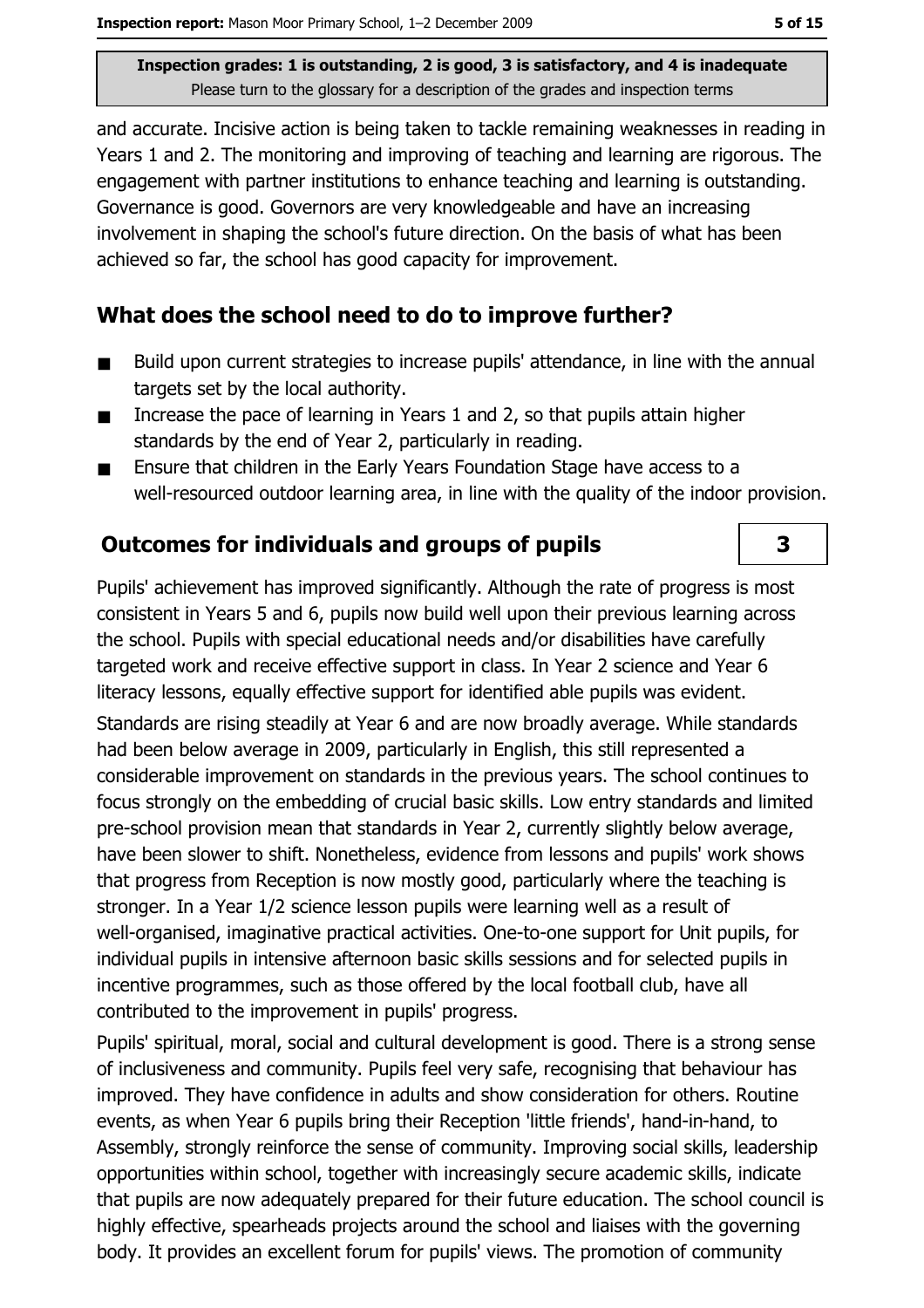cohesion is satisfactory overall. While this is a significant strength in the school and local context, there is less engagement with other communities with different characteristics. This means that pupils' experience of the diversity of life in Britain is limited.

These are the grades for pupils' outcomes

| Pupils' achievement and the extent to which they enjoy their learning<br>Taking into account:                             | 3              |
|---------------------------------------------------------------------------------------------------------------------------|----------------|
| Pupils' attainment <sup>1</sup>                                                                                           | 4              |
| The quality of pupils' learning and their progress                                                                        | $\overline{2}$ |
| The quality of learning for pupils with special educational needs and/or<br>disabilities and their progress               | $\overline{2}$ |
| The extent to which pupils feel safe                                                                                      | 2              |
| <b>Pupils' behaviour</b>                                                                                                  | $\mathbf{2}$   |
| The extent to which pupils adopt healthy lifestyles                                                                       | 2              |
| The extent to which pupils contribute to the school and wider community                                                   | $\mathbf{2}$   |
| The extent to which pupils develop workplace and other skills that will<br>contribute to their future economic well-being | 3              |
| Taking into account:<br>Pupils' attendance <sup>1</sup>                                                                   | 4              |
| The extent of pupils' spiritual, moral, social and cultural development                                                   | $\mathbf{2}$   |

## How effective is the provision?

A key feature of the teaching ' and most lessons were at least good ' is the very good use of effective behaviour management strategies. Teachers know pupils well. There is a good understanding of the need to match work to pupils' needs and lesson-planning is good. This was evident, for example, in the painstaking approach seen in the specialist unit. Available adults are deployed well to support learners, sometimes the more able. The best lessons have a lively approach and sustain a brisk pace, with an eye to time limits. In a successful Year 3 and 4 literacy lesson pupils were effectively motivated to focus their efforts and reach a conclusion. Resources, such as 'working walls' and whiteboards are mostly used well. Assessment is a strength. Teachers use questioning well to evaluate understanding. There is regular and effective use of individual targets and self-evaluation by pupils, particularly in their written work. While work is marked

The grades for attainment and attendance are: 1 is high; 2 is above average; 3 is broadly average; and 4 is low.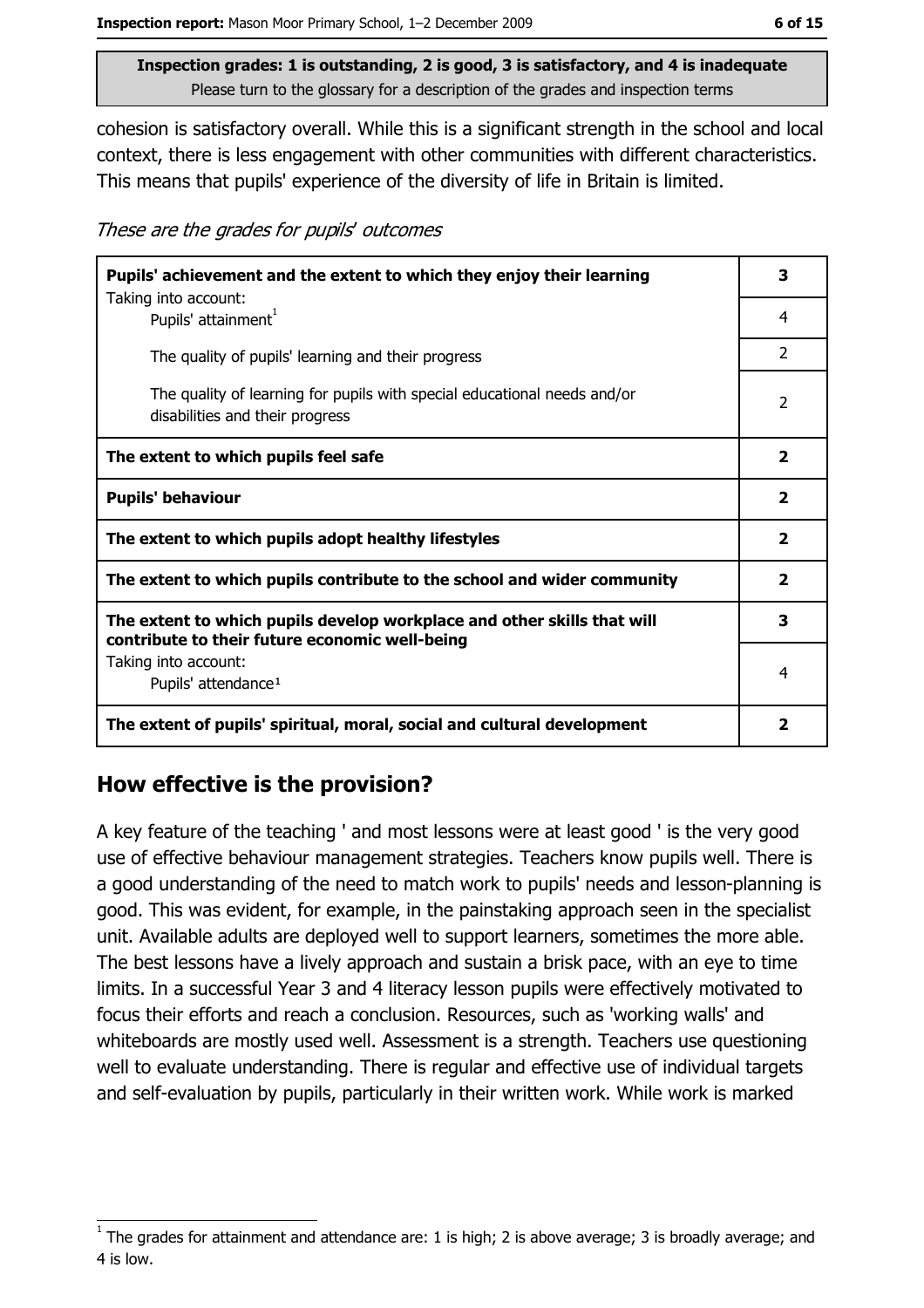promptly and thoroughly, the style is inconsistent and pupils often do not have clear quidance on how to improve their work.

The curriculum is satisfactorily matched to pupils' needs, though strongly focused on current key priorities. It supports generally good progress in reading and in writing. While there is some promotion of writing skills in other subjects, this remains spasmodic. There is satisfactory provision for developing information and communication technology skills. 'Fantastic Friday' is an effective vehicle for raising the profile of non-core subjects. The school recognises that more can be done to boost learning in the transition between Reception and Years 1 and 2. The school has a gifted and talented pupil register, although there is more to do to implement a meaningful programme. There is good provision for personal, social, health and citizenship education, supporting pupils' good personal development. The range of enrichment activities, visits and visitors, including two residential visits, is good.

Staff care for pupils well. There are satisfactory links with parents and carers, although parental response does not fully reflect the extent of the school's efforts. However, the school has been successful in gaining the trust of the families of the few Gypsy'Roma pupils. As a result, attendance of these pupils is generally good and progress and learning are better than is typically found. The Emotional Learning and Support Assistants provide valuable support for pupils with social or emotional needs. The school works extremely well with outside agencies to support vulnerable pupils. Current exclusion figures are low, a radical improvement upon recent years.

These are the grades for the quality of provision

| The quality of teaching                                                                                    |   |
|------------------------------------------------------------------------------------------------------------|---|
| Taking into account:<br>The use of assessment to support learning                                          |   |
| The extent to which the curriculum meets pupils' needs, including, where<br>relevant, through partnerships | 3 |
| The effectiveness of care, guidance and support                                                            |   |

## How effective are leadership and management?

The headteacher inherited a legacy of unstable leadership, very low standards and poor pupil attitudes and behaviour. It has demanded vision, resolution, drive and determination ' and effective support from the local authority ' to move the school forward. The leadership team has worked hard to gain the trust of the community. The school's support for pupils' personal and pastoral development and for the welfare needs of families is a key strength. There has been resolute action to tackle academic underperformance. This has included a range of initiatives to raise achievement. Since 2008 there has been a clear trajectory of improvement. Highly effective systems are in place to ensure that the school runs smoothly. The monitoring of planning and teaching is rigorous, as is the analysis of data and the setting of targets for improvement. The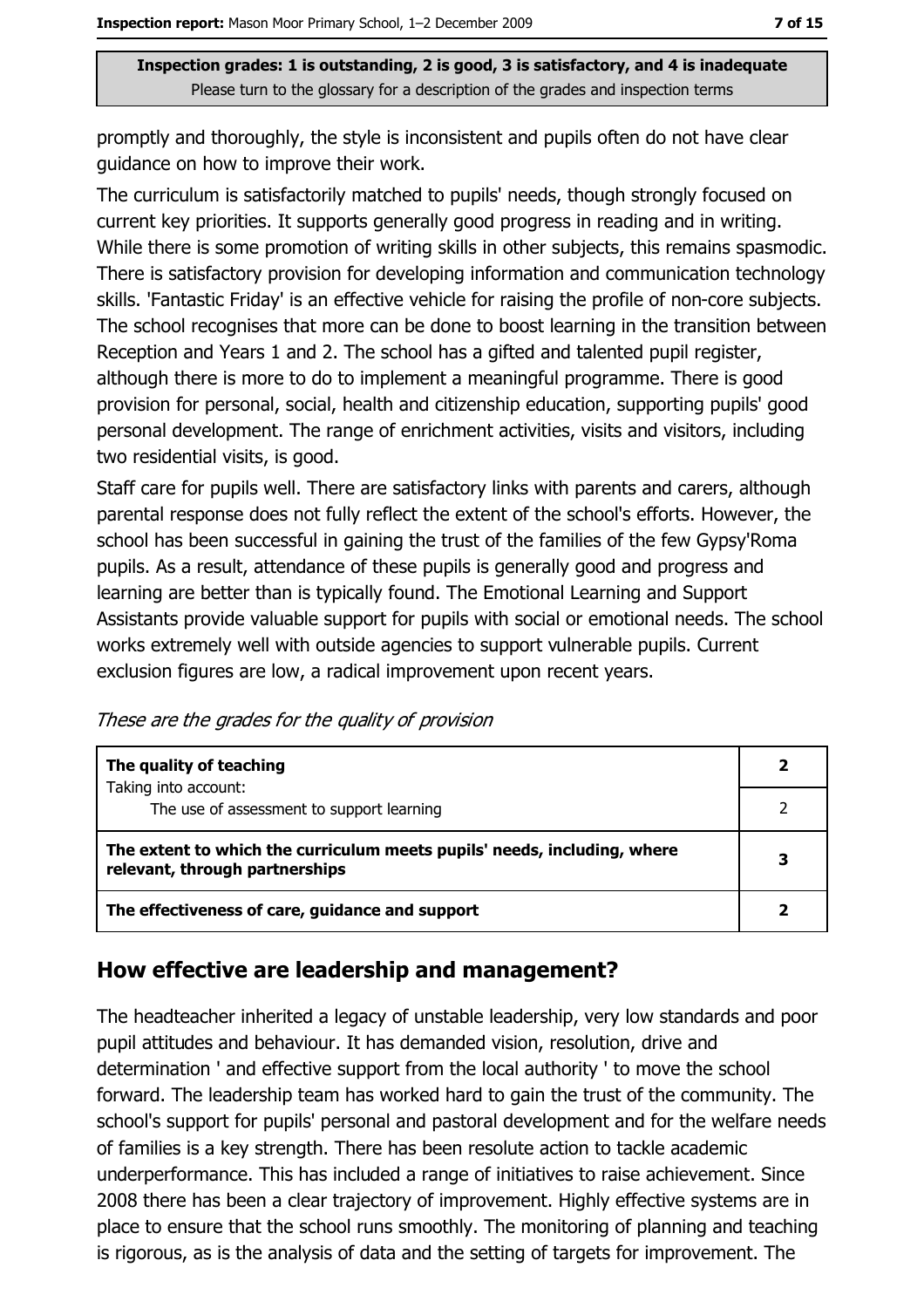deputy headteacher, a highly effective practitioner, has made a significant contribution to improving the quality of teaching and learning. Expectations are high. Middle managers are effective teachers and have a high level of accountability for areas where they hold responsibility.

The governing body is resolutely committed to the school. Governors meet frequently and have a good knowledge of the school and of pupils' learning. They are representative of the local community, but also include members with specialist expertise. Governors support the leadership well and ensure that statutory requirements are met, including the good procedures for safeguarding pupils. They understand the school's strengths well and are fully involved in shaping its future direction and driving improvement. The school engages well with local community interests and with parental needs and expectations. Potential discrimination is tackled resolutely. Equality of opportunity is strongly promoted. The school tackles community cohesion issues satisfactorily. Significant strengths on local issues are counterbalanced by lesser activity in relation to the national or international aspects.

| The effectiveness of leadership and management in embedding ambition and<br>driving improvement                                                                     | $\overline{\mathbf{2}}$ |
|---------------------------------------------------------------------------------------------------------------------------------------------------------------------|-------------------------|
| Taking into account:<br>The leadership and management of teaching and learning                                                                                      | 2                       |
| The effectiveness of the governing body in challenging and supporting the<br>school so that weaknesses are tackled decisively and statutory responsibilities<br>met | $\overline{\mathbf{2}}$ |
| The effectiveness of the school's engagement with parents and carers                                                                                                | 3                       |
| The effectiveness of partnerships in promoting learning and well-being                                                                                              | 1                       |
| The effectiveness with which the school promotes equality of opportunity and<br>tackles discrimination                                                              | $\overline{\mathbf{2}}$ |
| The effectiveness of safeguarding procedures                                                                                                                        | $\overline{\mathbf{2}}$ |
| The effectiveness with which the school promotes community cohesion                                                                                                 | 3                       |
| The effectiveness with which the school deploys resources to achieve<br>value for money                                                                             | 3                       |

|  |  |  | These are the grades for leadership and management |  |
|--|--|--|----------------------------------------------------|--|
|  |  |  |                                                    |  |

## **Early Years Foundation Stage**

Children enter Reception with skills and knowledge which are well below the levels expected for their age. A significant number have had limited pre-school experience. Children settle rapidly because of the good induction arrangements and the good level of adult support. They are well cared for and build good relationships with staff. They feel safe and secure, settle readily into the routines and behave well. Good teaching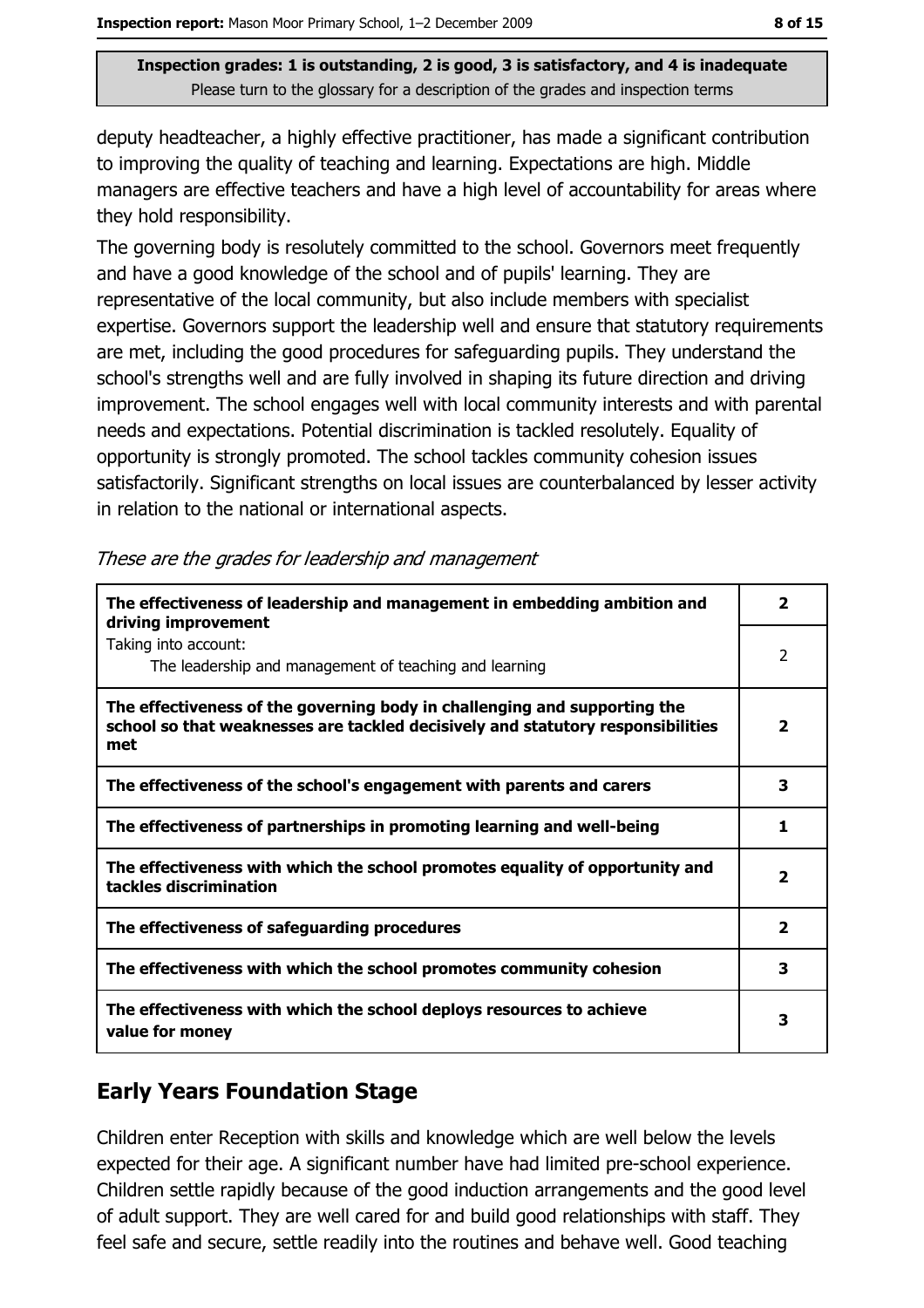helps children, including those with additional learning needs, to make good progress. Attainment by the end of Reception is typically below the national average. It tends to be strongest in children's personal development, in elements of mathematical development and in creative and physical development. In these aspects, progress is good. The regular focus on sounds and letters and on role play is supporting a steady improvement in literacy and oracy skills. While there is an outdoor learning area, it is vulnerable to vandalism and is not, consequently, adequately resourced, nor is its use sufficiently integrated into the daily provision. Leadership and management are good. Planning is thorough and both assessment and record-keeping are very detailed and focused on a close knowledge of the children and their needs. The school recognises the need to extend access to Early Years Foundation Stage learning to less mature children in Year 1.

These are the grades for the Early Years Foundation Stage

| <b>Overall effectiveness of the Early Years Foundation Stage</b>                             |               |
|----------------------------------------------------------------------------------------------|---------------|
| Taking into account:<br>Outcomes for children in the Early Years Foundation Stage            |               |
| The quality of provision in the Early Years Foundation Stage                                 |               |
| The effectiveness of leadership and management of the Early Years<br><b>Foundation Stage</b> | $\mathcal{P}$ |

#### **Views of parents and carers**

Most parents and carers have very positive views of the school. There were relatively few written comments, but most were positive. Typically, parents and carers were appreciative both of the way the school has developed and of their children's progress. A few praise the school's support for pupils with additional learning needs, although others feel that more could be done. Inspectors feel that these children are, overall, supported well. Other comments related to perceived failings in communication between the school, parents and carers, and to the time spent managing pupils' behaviour. The team considered all points carefully. Observations suggest that the school has done much to boost the relationship between the school and parents and carers. Not all regard education as a shared responsibility, for example in the matter of regular attendance, and the school does not always get the support from parents and carers that it deserves. The school has had a history of behavioural problems arising from a small minority of pupils. Changes in the school roll, together with the school's excellent skills in managing pupils' behaviour, mean that incidents have considerably reduced. Behaviour seen during the inspection was never less than good. Overall, the consensus suggests that this is a caring school where pupils are well supported in their personal development. Inspection findings generally endorse parents' and carers' positive views.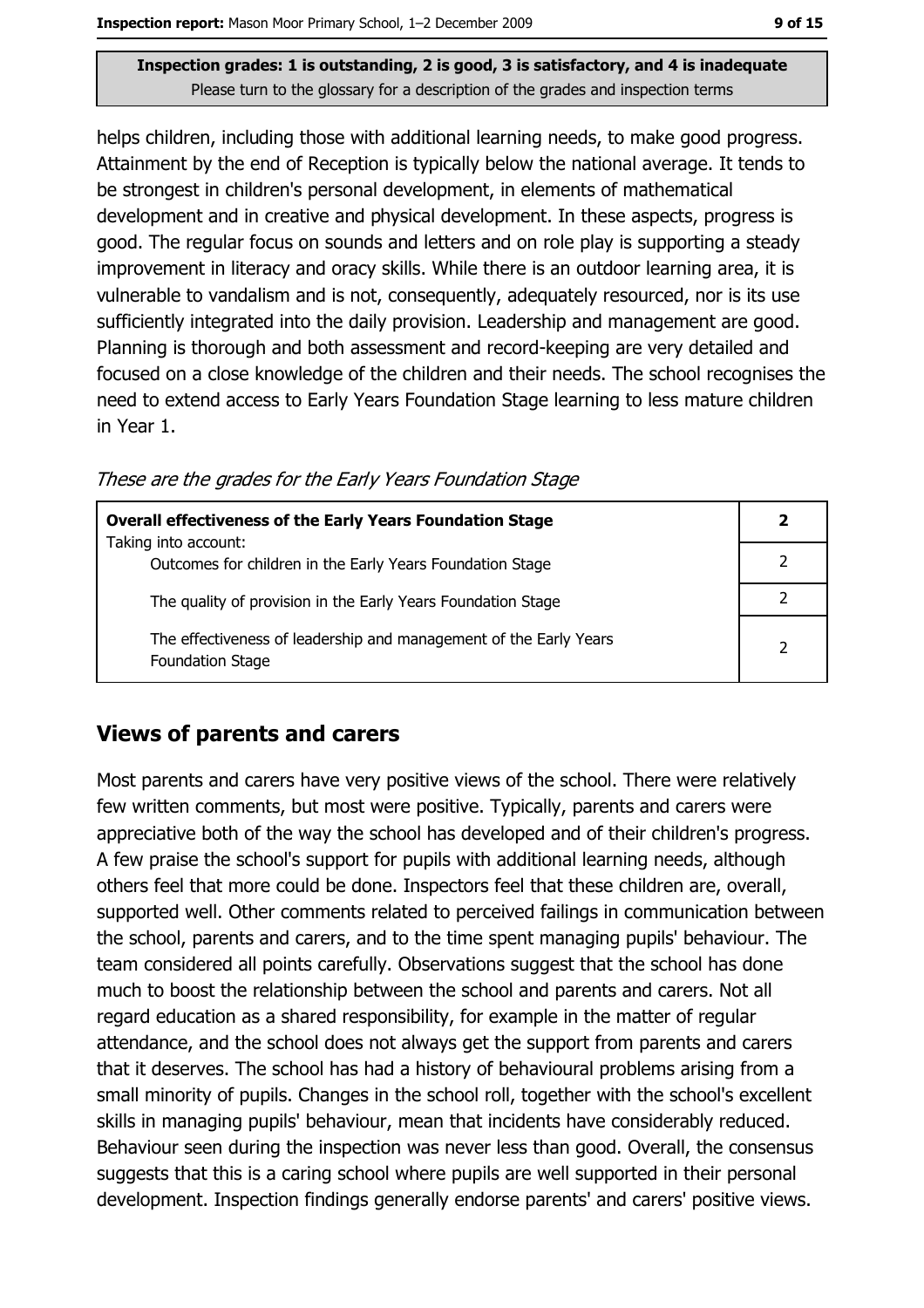#### Responses from parents and carers to Ofsted's questionnaire

Ofsted invited all the registered parents and carers of pupils registered at Mason Moor Primary School to complete a questionnaire about their views of the school.

In the questionnaire, parents and carers were asked to record how strongly they agreed with 13 statements about the school.

The inspection team received 59 completed questionnaires by the end of the on-site inspection. In total, there are 253 pupils registered at the school.

| <b>Statements</b>                                                                                                                                                                                                                                       | <b>Strongly</b><br><b>Agree</b> |               | <b>Agree</b> |               | <b>Disagree</b> |                | <b>Strongly</b><br>disagree |                |
|---------------------------------------------------------------------------------------------------------------------------------------------------------------------------------------------------------------------------------------------------------|---------------------------------|---------------|--------------|---------------|-----------------|----------------|-----------------------------|----------------|
|                                                                                                                                                                                                                                                         | <b>Total</b>                    | $\frac{0}{0}$ | <b>Total</b> | $\frac{0}{0}$ | <b>Total</b>    | $\frac{1}{2}$  | <b>Total</b>                | $\frac{0}{0}$  |
| My child enjoys school                                                                                                                                                                                                                                  | 37                              | 63            | 17           | 29            | $\overline{2}$  | 3              | $\mathbf{1}$                | $\overline{2}$ |
| The school keeps my child<br>safe                                                                                                                                                                                                                       | 38                              | 64            | 17           | 29            | 4               | 7              | 0                           | $\mathbf 0$    |
| The school informs me<br>about my child's progress                                                                                                                                                                                                      | 28                              | 47            | 23           | 39            | $\overline{7}$  | 12             | $\mathbf{1}$                | $\overline{2}$ |
| My child is making enough<br>progress at this school                                                                                                                                                                                                    | 31                              | 53            | 22           | 37            | 3               | 5              | 1                           | $\overline{2}$ |
| The teaching is good at this<br>school                                                                                                                                                                                                                  | 36                              | 61            | 19           | 32            | 3               | 5              | 0                           | 0              |
| The school helps me to<br>support my child's learning                                                                                                                                                                                                   | 32                              | 54            | 20           | 34            | 3               | 5              | 1                           | $\overline{2}$ |
| The school helps my child to<br>have a healthy lifestyle                                                                                                                                                                                                | 29                              | 49            | 28           | 47            | $\mathbf{1}$    | $\overline{2}$ | 0                           | $\mathbf 0$    |
| The school makes sure that<br>my child is well prepared for<br>the future (for example<br>changing year group,<br>changing school, and for<br>children who are finishing<br>school, entering further or<br>higher education, or<br>entering employment) | 26                              | 44            | 25           | 42            | $\overline{2}$  | 3              | $\mathbf{1}$                | $\overline{2}$ |
| The school meets my child's<br>particular needs                                                                                                                                                                                                         | 34                              | 58            | 21           | 36            | $\overline{2}$  | 3              | $\overline{2}$              | 3              |
| The school deals effectively<br>with unacceptable behaviour                                                                                                                                                                                             | 22                              | 37            | 24           | 41            | 6               | 10             | 5                           | 8              |
| The school takes account of<br>my suggestions and<br>concerns                                                                                                                                                                                           | 21                              | 36            | 28           | 47            | $\overline{4}$  | 7              | 0                           | $\bf{0}$       |
| The school is led and<br>managed effectively                                                                                                                                                                                                            | 29                              | 49            | 21           | 36            | $\overline{4}$  | $\overline{7}$ | $\overline{2}$              | 3              |
| Overall, I am happy with my<br>child's experience at this<br>school                                                                                                                                                                                     | 32                              | 54            | 24           | 41            | $\overline{2}$  | 3              | $\mathbf{1}$                | $\overline{2}$ |

The table above summarises the responses that parents and carers made to each statement. The percentages indicate the proportion of parents and carers giving that response out of the total number of completed questionnaires. Where one or more parents and carers chose not to answer a particular question, the percentages will not add up to 100%.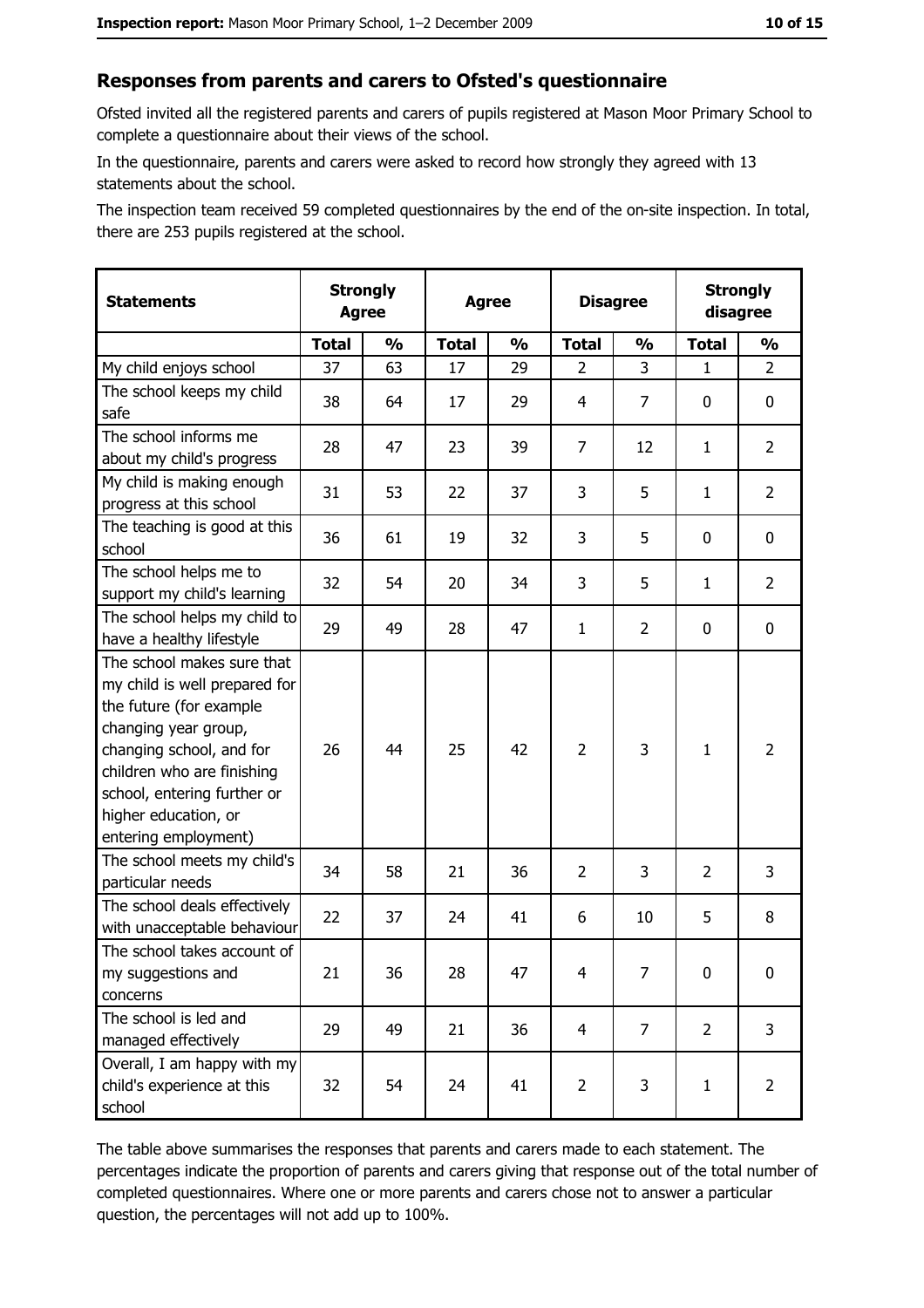# Glossary

| Grade   | <b>Judgement</b> | <b>Description</b>                                                                                                                                                                                                               |
|---------|------------------|----------------------------------------------------------------------------------------------------------------------------------------------------------------------------------------------------------------------------------|
| Grade 1 | Outstanding      | These features are highly effective. An oustanding<br>school provides exceptionally well for its pupils' needs.                                                                                                                  |
| Grade 2 | Good             | These are very positive features of a school. A school<br>that is good is serving its pupils well.                                                                                                                               |
| Grade 3 | Satisfactory     | These features are of reasonable quality. A satisfactory<br>school is providing adequately for its pupils.                                                                                                                       |
| Grade 4 | Inadequate       | These features are not of an acceptable standard. An<br>inadequate school needs to make significant<br>improvement in order to meet the needs of its pupils.<br>Ofsted inspectors will make further visits until it<br>improves. |

## What inspection judgements mean

#### Overall effectiveness of schools inspected between September 2007 and July 2008

|                       | Overall effectiveness judgement (percentage of<br>schools) |      |                     |                   |
|-----------------------|------------------------------------------------------------|------|---------------------|-------------------|
| <b>Type of school</b> | Outstanding                                                | Good | <b>Satisfactory</b> | <b>Inadequate</b> |
| Nursery schools       | 39                                                         | 58   | 3                   | 0                 |
| Primary schools       | 13                                                         | 50   | 33                  | 4                 |
| Secondary schools     | 17                                                         | 40   | 34                  | 9                 |
| Sixth forms           | 18                                                         | 43   | 37                  | $\overline{2}$    |
| Special schools       | 26                                                         | 54   | 18                  | $\overline{2}$    |
| Pupil referral units  | 7                                                          | 55   | 30                  | 7                 |
| All schools           | 15                                                         | 49   | 32                  | 5                 |

New school inspection arrangements were introduced on 1 September 2009. This means that inspectors now make some additional judgements that were not made previously.

The data in the table above were reported in The Annual Report of Her Majesty's Chief Inspector of Education, Children's Services and Skills 2007/08.

Percentages are rounded and do not always add exactly to 100. Secondary school figures include those that have sixth forms, and sixth form figures include only the data specifically for sixth form inspection judgements.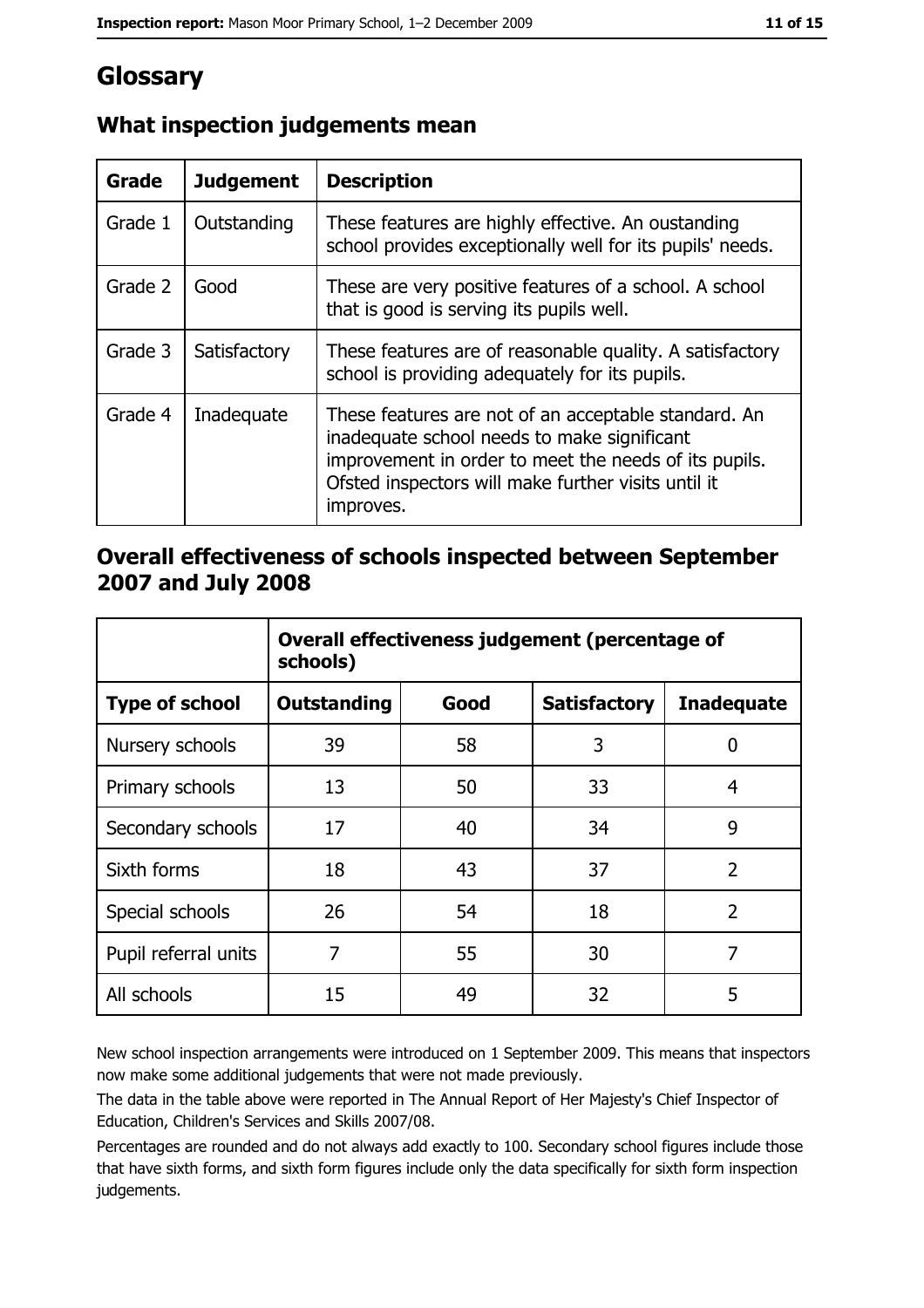# **Common terminology used by inspectors**

| Achievement:                  | the progress and success of a pupil in<br>their learning, development or training.                                                                                                                                                                                                                           |
|-------------------------------|--------------------------------------------------------------------------------------------------------------------------------------------------------------------------------------------------------------------------------------------------------------------------------------------------------------|
| Attainment:                   | the standard of the pupils' work shown by<br>test and examination results and in<br>lessons.                                                                                                                                                                                                                 |
| Capacity to improve:          | the proven ability of the school to<br>continue improving. Inspectors base this<br>judgement on what the school has<br>accomplished so far and on the quality of<br>its systems to maintain improvement.                                                                                                     |
| Leadership and management:    | the contribution of all the staff with<br>responsibilities, not just the headteacher,<br>to identifying priorities, directing and<br>motivating staff and running the school.                                                                                                                                |
| Learning:                     | how well pupils acquire knowledge,<br>develop their understanding, learn and<br>practise skills and are developing their<br>competence as learners.                                                                                                                                                          |
| <b>Overall effectiveness:</b> | inspectors form a judgement on a school's<br>overall effectiveness based on the findings<br>from their inspection of the school. The<br>following judgements, in particular,<br>influence what the overall effectiveness<br>judgement will be.                                                               |
|                               | The school's capacity for sustained<br>improvement.<br>Outcomes for individuals and groups<br>of pupils.<br>The quality of teaching.<br>The extent to which the curriculum<br>meets pupil's needs, including where<br>relevant, through partnerships.<br>The effectiveness of care, guidance<br>and support. |
| Progress:                     | the rate at which pupils are learning in<br>lessons and over longer periods of time. It<br>is often measured by comparing the<br>pupils' attainment at the end of a key<br>stage with their attainment when they<br>started.                                                                                 |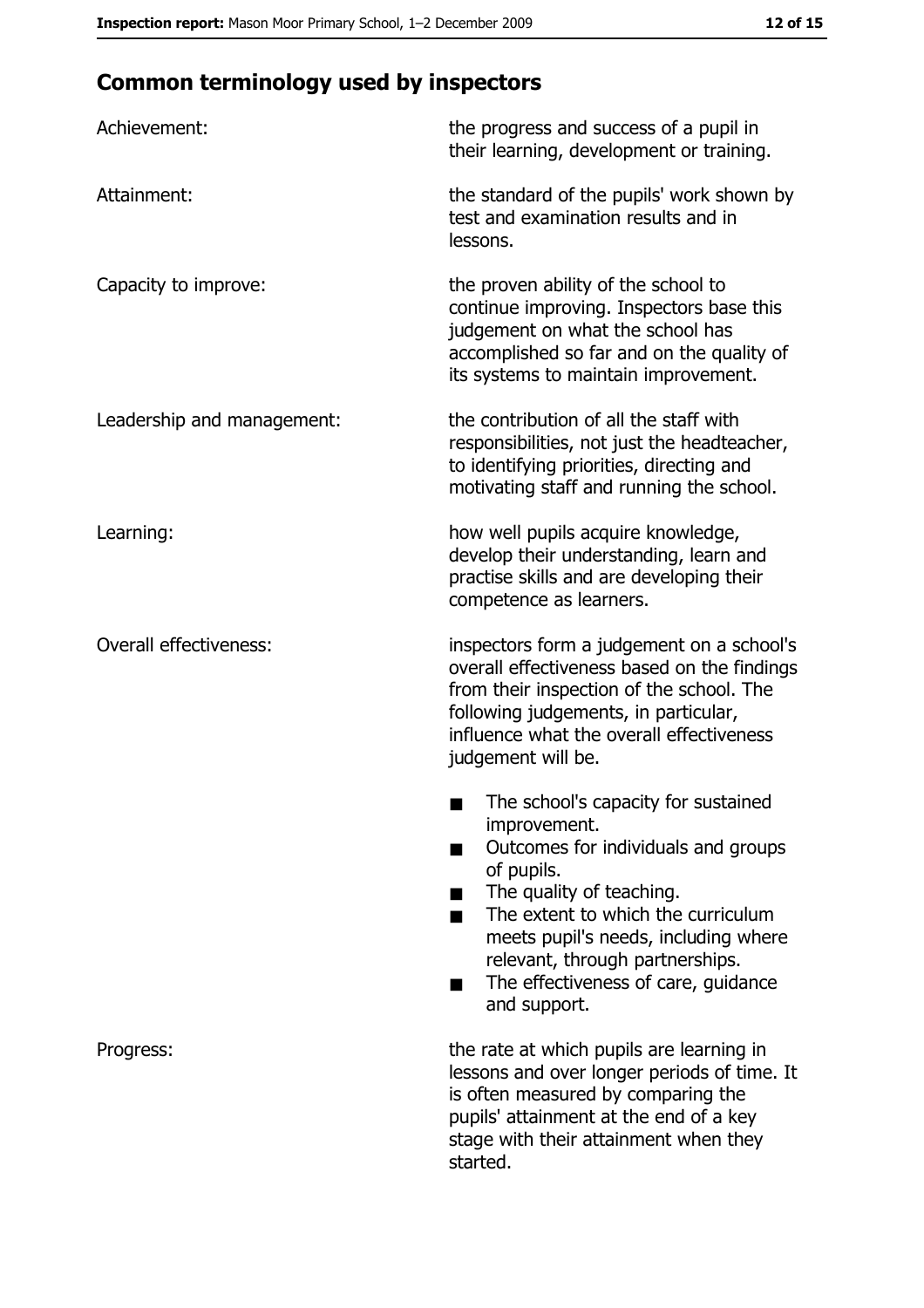This letter is provided for the school, parents and carers to share with their children. It describes Ofsted's main findings from the inspection of their school.



#### 3 December 2009

**Dear Pupils** 

#### Inspection of Mason Moor Primary School, Southampton SO16 4AS

Thank you for making us so welcome when we visited your school. We enjoyed meeting you and spending time in your lessons. We found that, while yours is a satisfactory school, it also has a great many strengths.

Our main findings are these:

- You behave well and work hard.  $\blacksquare$
- Standards are now average in Year 6 and have improved a lot in the last two years;  $\blacksquare$ most of you make good progress.
- Teachers work hard and really support you well in your learning.  $\blacksquare$
- The school works outstandingly well with other providers to ensure that you get  $\blacksquare$ really good opportunities.
- Children in Reception make good progress, and do particularly well in their personal  $\blacksquare$ development and in their mathematical and creative development.
- The school makes sure that you are cared for well.  $\blacksquare$
- You conduct vourselves safely and have a good understanding of how important it  $\blacksquare$ is to eat healthily.
- $\blacksquare$ The curriculum is satisfactory, although you have a good number of clubs, go on a good range of visits and have interesting visitors to school.
- Those of you who find learning difficult are well provided for with extra help.  $\blacksquare$
- Those who lead the school work extremely hard and are really keen to make it  $\blacksquare$ succeed.

We are asking the school to make the following changes so that you do even better:

- Renew efforts to ensure that all children attend school as regularly as possible.
- Ensure that all the progress already made in raising standards is sustained, particularly in English, and that pupils in Years 1 and 2 learn at as rapid a pace as possible.
- Make sure that the Reception children have regular opportunities to use the outdoor  $\blacksquare$ learning area and that it is well resourced.

You can help by continuing to work hard and do your best. We hope that you will have every success in the future.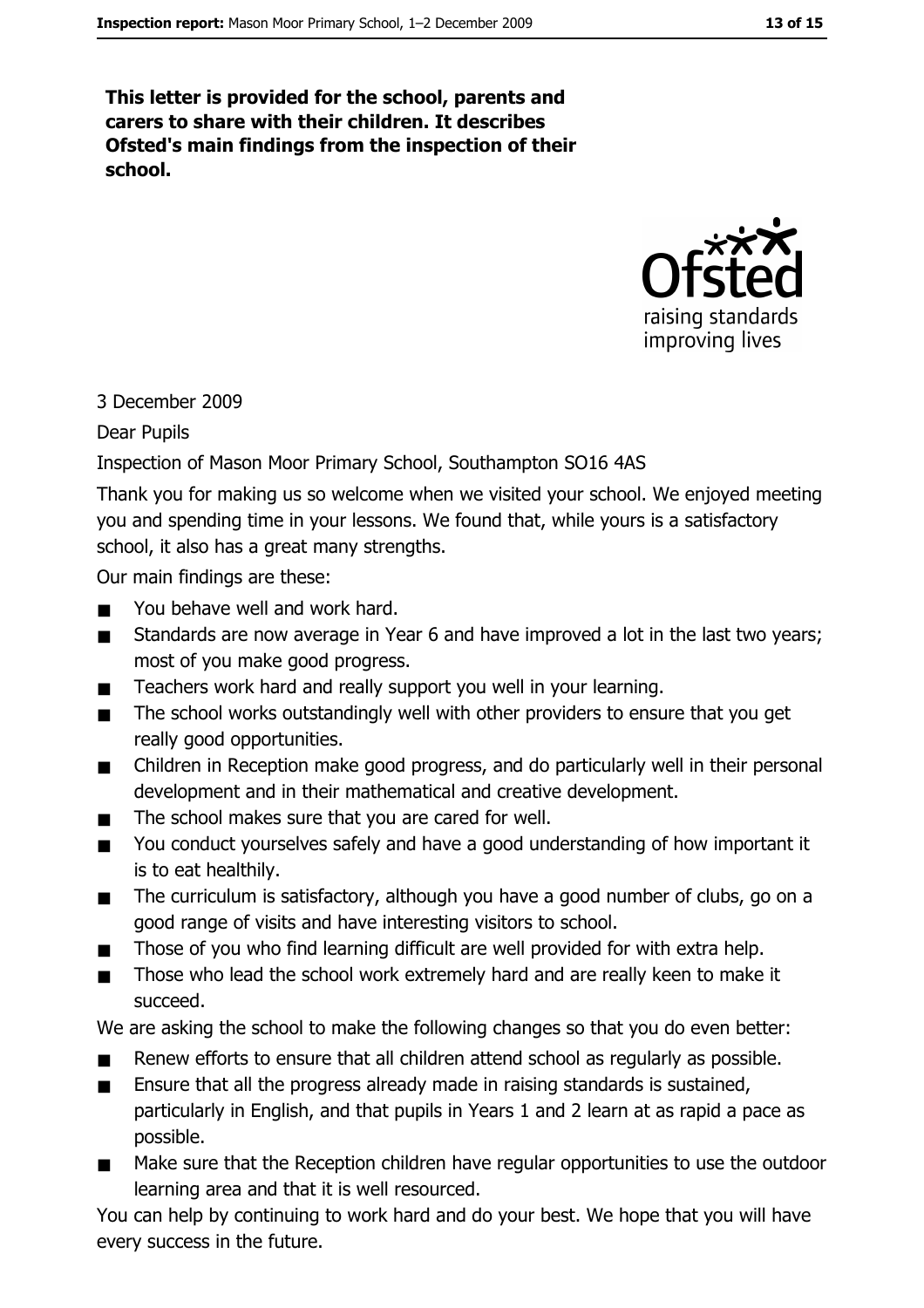Yours sincerely George Logan Lead inspector